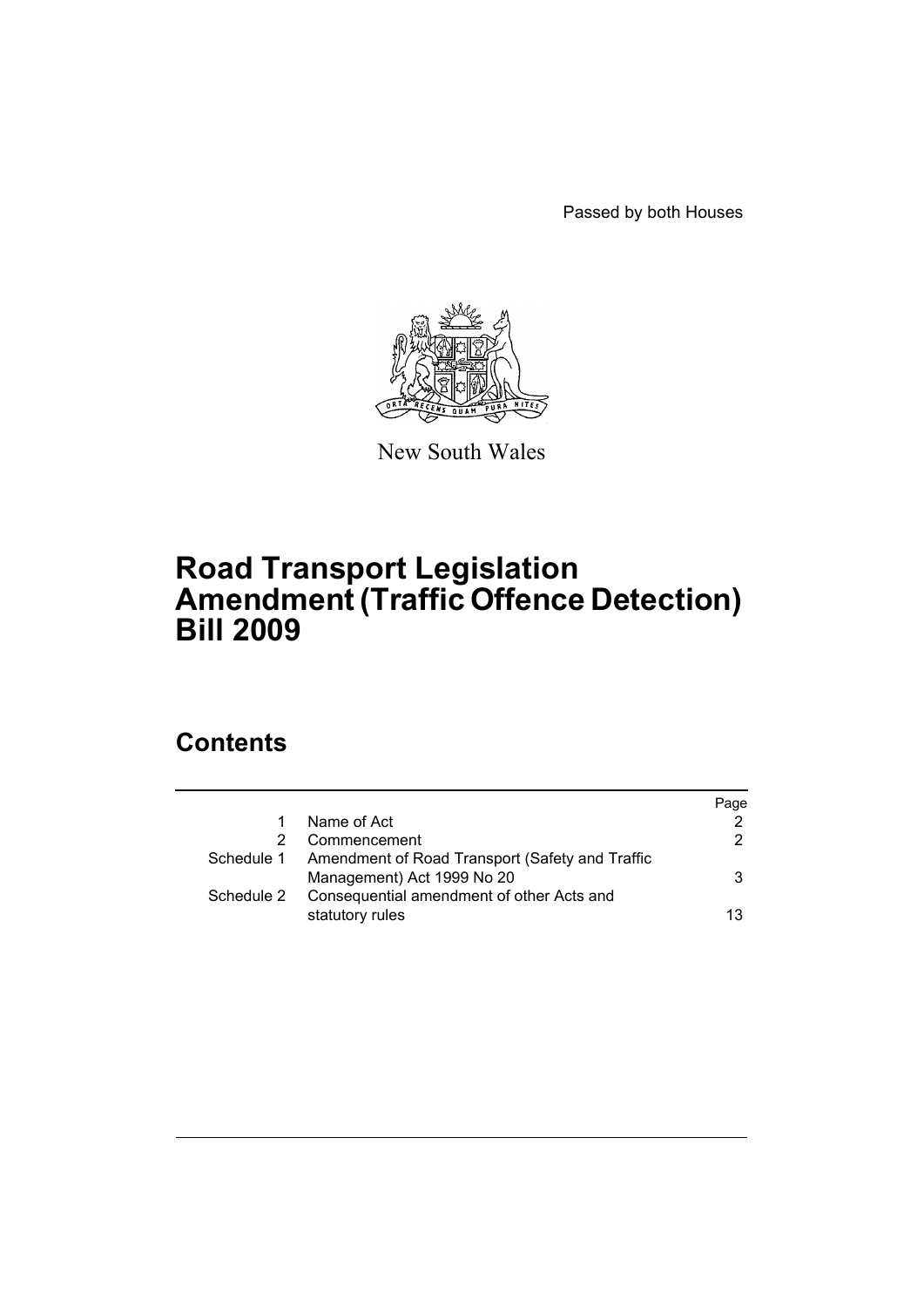*I certify that this public bill, which originated in the Legislative Assembly, has finally passed the Legislative Council and the Legislative Assembly of New South Wales.*

> *Clerk of the Legislative Assembly. Legislative Assembly, Sydney, , 2009*



New South Wales

# **Road Transport Legislation Amendment (Traffic Offence Detection) Bill 2009**

Act No , 2009

An Act to amend the *Road Transport (Safety and Traffic Management) Act 1999* and certain other legislation to make further provision with respect to the detection of speeding offences by heavy vehicles and the detection of certain other traffic offences.

*I have examined this bill and find it to correspond in all respects with the bill as finally passed by both Houses.*

*Assistant Speaker of the Legislative Assembly.*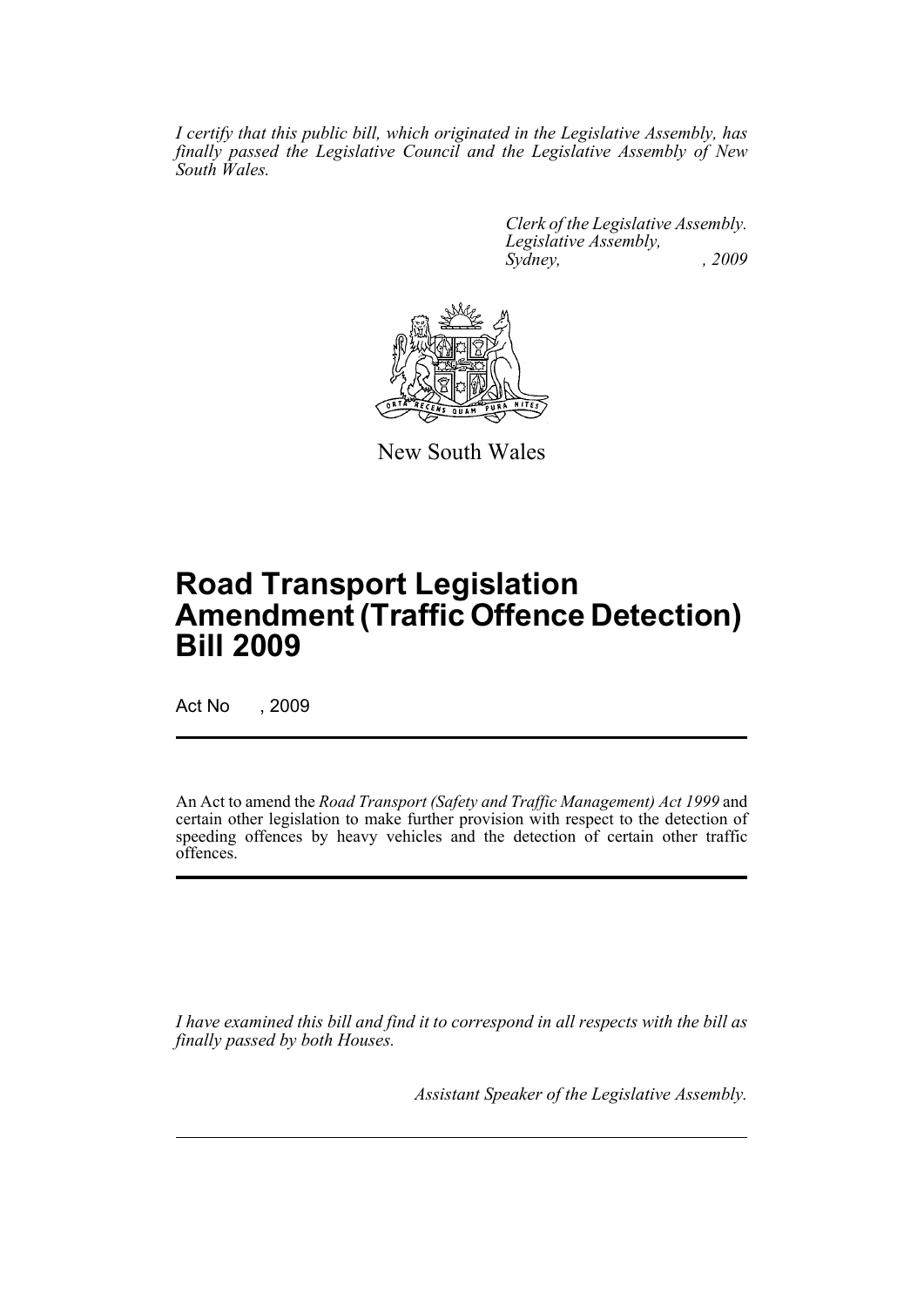## <span id="page-2-0"></span>**The Legislature of New South Wales enacts:**

## **1 Name of Act**

This Act is the *Road Transport Legislation Amendment (Traffic Offence Detection) Act 2009*.

## <span id="page-2-1"></span>**2 Commencement**

This Act commences on a day or days to be appointed by proclamation.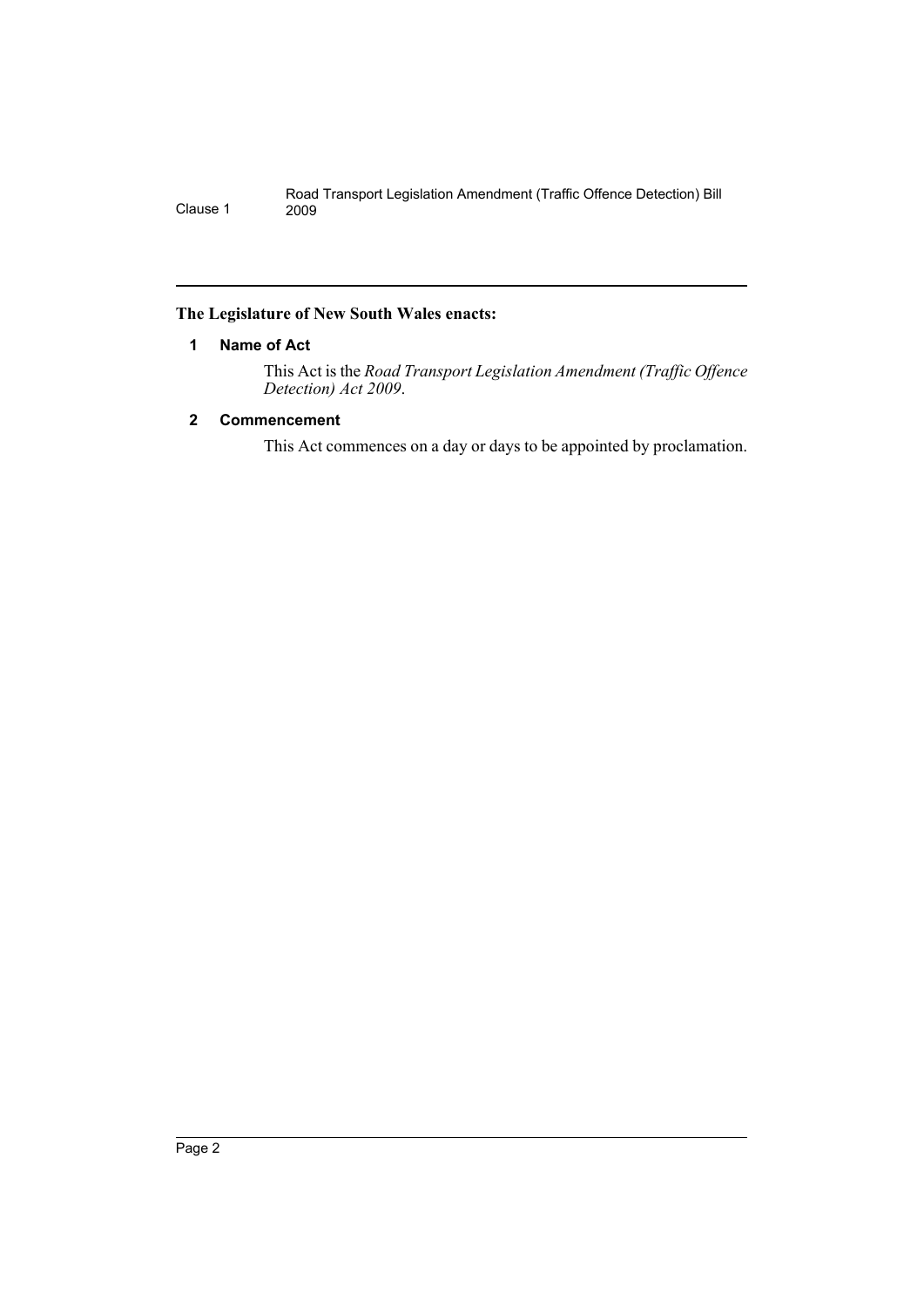Amendment of Road Transport (Safety and Traffic Management) Act 1999 No 20 Schedule 1

# <span id="page-3-0"></span>**Schedule 1 Amendment of Road Transport (Safety and Traffic Management) Act 1999 No 20**

### **[1] Section 43A**

Insert before section 44:

#### **43A Average speed of heavy vehicle is evidence of actual speed in certain circumstances**

### (1) **When section may be relied on**

A person who brings proceedings for a speeding offence involving a heavy vehicle may, in accordance with this section, rely on evidence of the average speed of the vehicle between detection points as evidence of the actual speed of the vehicle in order to establish the offence.

### (2) **Evidence and other matters that may be relied on**

The following provisions apply in relation to proceedings for a speeding offence involving a heavy vehicle in which the person bringing the proceedings seeks to rely on evidence of the average speed of the vehicle:

- (a) the average speed of the heavy vehicle calculated in accordance with this section is admissible and is prima facie evidence of the actual speed at which a driver of the vehicle drove the vehicle on a road between the detection points, and
- (b) if there was more than one driver of the heavy vehicle between the detection points—each driver is taken to have driven the heavy vehicle at the average speed of the vehicle calculated in accordance with this section, except as provided by subsection (3), and
- (c) if more than one speed limit applied to a driver of the heavy vehicle between the detection points and the speeding offence is not a speed limiter offence:
	- (i) the average speed limit for the driver on a road between the points calculated in accordance with this section is taken (subject to subsection  $(8)$ ) to be the speed limit that applied to the driver at all times on the road between those points, and
	- (ii) a driver of (and any responsible person for) the vehicle may be dealt with under the road transport legislation accordingly, and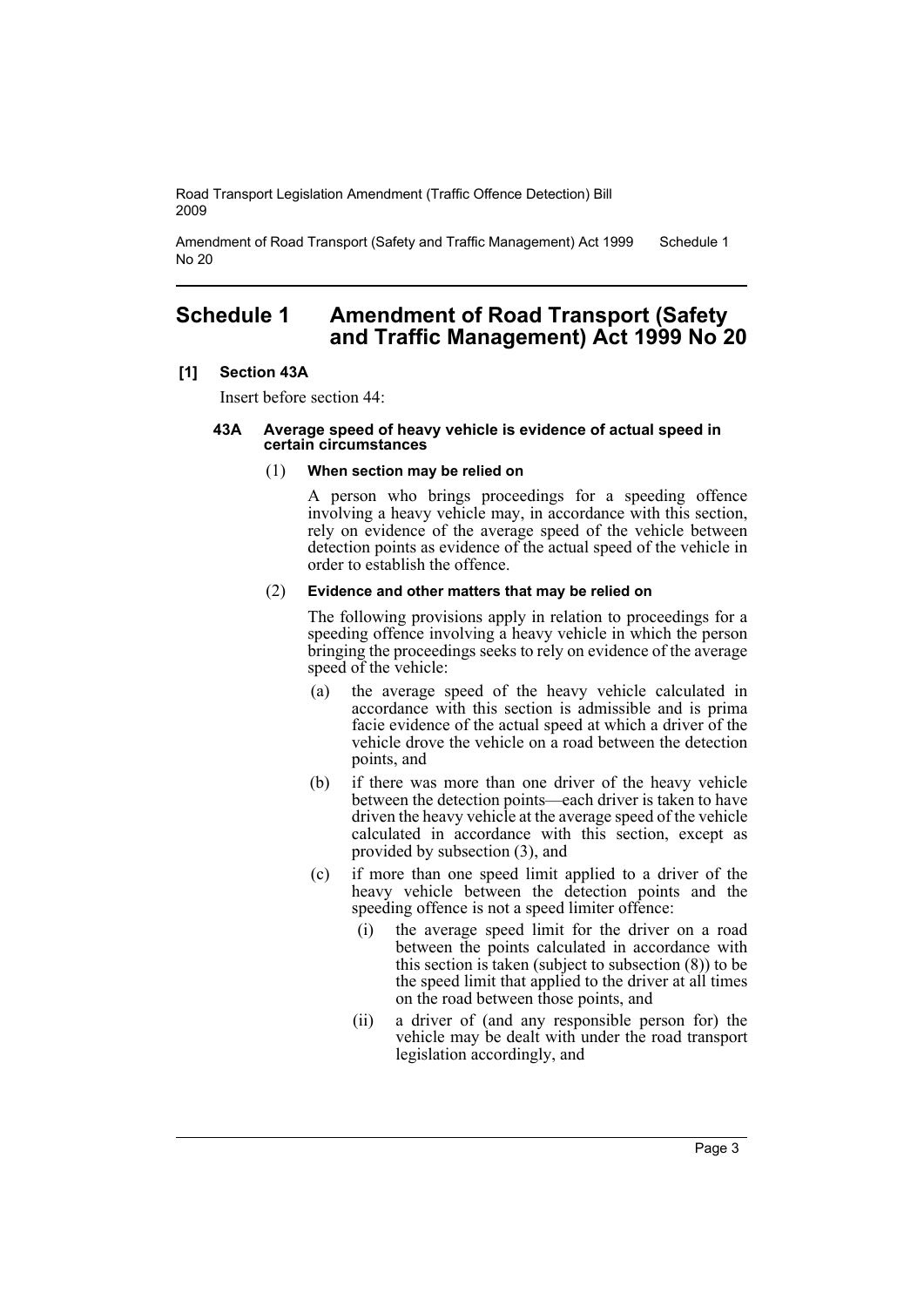Schedule 1 Amendment of Road Transport (Safety and Traffic Management) Act 1999 No 20

- (d) the heavy vehicle and any of its drivers are, for the purposes of calculating the vehicle's average speed and any average speed limit, taken to have travelled between the detection points by means of the shortest practicable distance between those points regardless of the actual route taken by any of the drivers between the points.
- (3) Subsection (2) (b) does not apply in relation to any driver of a heavy vehicle if the driver establishes any ground of exculpation prescribed by the regulations. The regulations may also provide for the kinds of evidence that may be used in connection with establishing any such ground of exculpation (for example, the provision of a statutory declaration).

#### (4) **How average speed is to be calculated**

The *average speed* of a heavy vehicle between detection points is to be calculated in accordance with the following formula (and expressed in kilometres per hour rounded down to the next whole number):

$$
\frac{D_T \times 3600}{T}
$$

where:

 $D<sub>T</sub>$  is the total shortest practicable distance (expressed in kilometres and rounded down to 2 decimal places) that could have been travelled by the vehicle on a road between the detection points.

*T* is the journey time (expressed in seconds) of the vehicle between the detection points.

#### (5) **How average speed limit is to be calculated**

The *average speed limit* for a driver of a heavy vehicle on a road between detection points in circumstances where more than one speed limit applied to the driver between those points is to be calculated in accordance with the following formula (and expressed in kilometres per hour rounded up to the next whole number):

$$
\frac{D_T}{S_1 + \frac{D_2}{S_2} + \dots + \frac{D_n}{S_n}}
$$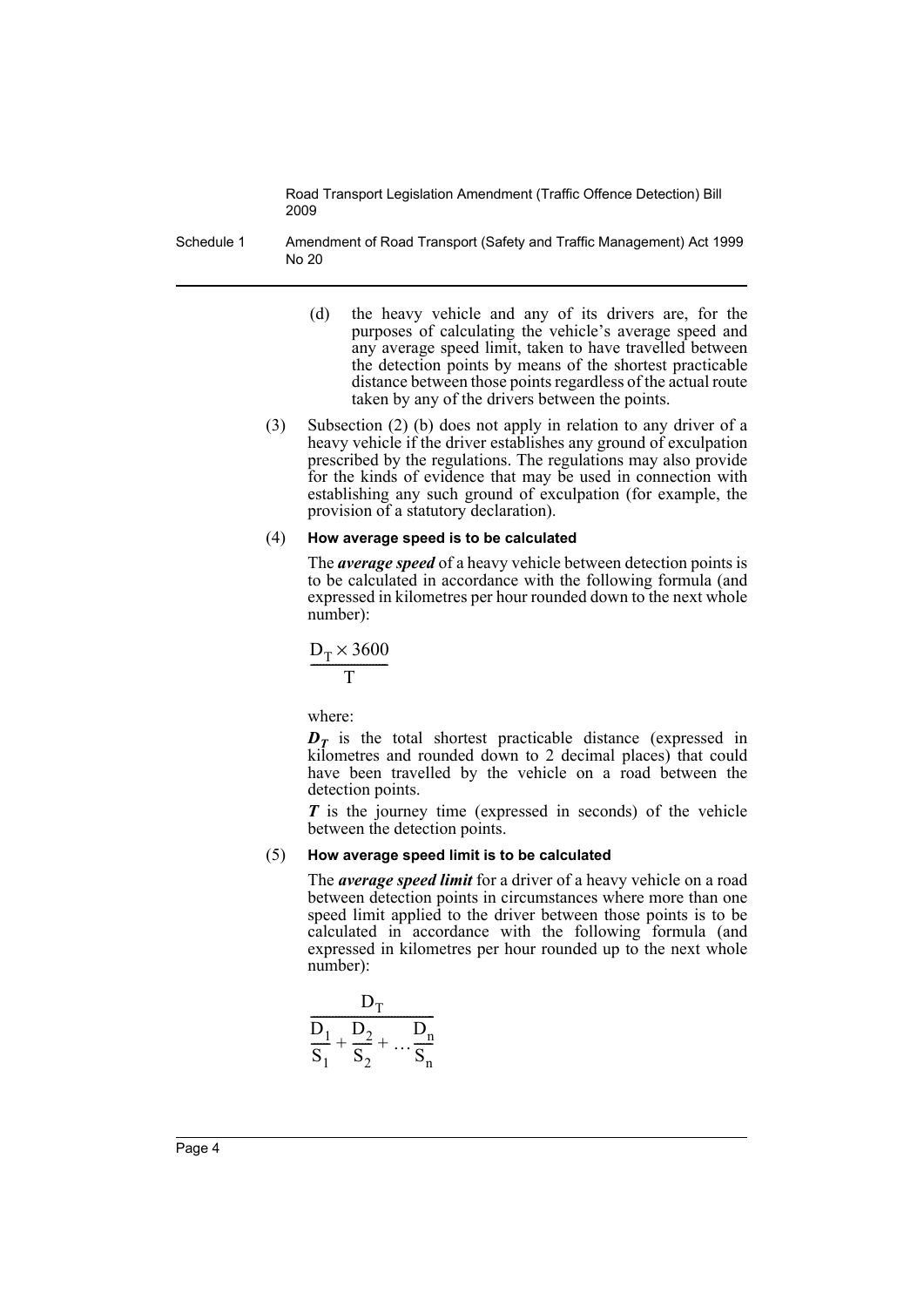Amendment of Road Transport (Safety and Traffic Management) Act 1999 No 20 Schedule 1

where:

 $D<sub>T</sub>$  is the total shortest practicable distance (expressed in kilometres and rounded down to 2 decimal places) that could be travelled by the vehicle on a road between the detection points.

 $S_1, S_2, \ldots, S_n$  are each of the speed limits (expressed in kilometres per hour) that would have applied to a driver of the vehicle if the vehicle were travelling along the shortest practicable distance  $D<sub>T</sub>$ on a road between the detection points.

 $D_1, D_2, \ldots, D_n$  are each part of the total shortest practicable distance  $D<sub>T</sub>$  between the detection points (expressed in kilometres and rounded down to 2 decimal places) for the different speed limits  $S_1, S_2, \ldots, S_n$  that would have applied to a driver of the vehicle between the detection points.

#### (6) **Certificate evidence concerning average speed calculations**

Any certificates purportedly signed by an approved person for the matters concerned that certify any one or more of the following matters may be tendered in proceedings for a speeding offence involving a heavy vehicle in which the person bringing the proceedings seeks to rely on the vehicle's average speed and are admissible in the proceedings and are prima facie evidence of any of the matters that are certified:

- (a) the shortest practicable distance, expressed in kilometres and rounded down to 2 decimal places, that could be travelled by a vehicle on a road between the detection points,
- (b) if more than one speed limit applied to a driver of a vehicle between the detection points (measured along that shortest practicable distance):
	- (i) each distance for which each speed limit applied to the driver, expressed in kilometres and rounded down to 2 decimal places, and
	- (ii) the average speed limit calculated in accordance with this section that applied to the driver between the points (including an average speed limit calculated in accordance with this section using computer programs or electronic equipment),
- (c) the average speed calculated in accordance with this section at which a vehicle travelled between the points (including an average speed calculated in accordance with this section using computer programs or electronic equipment).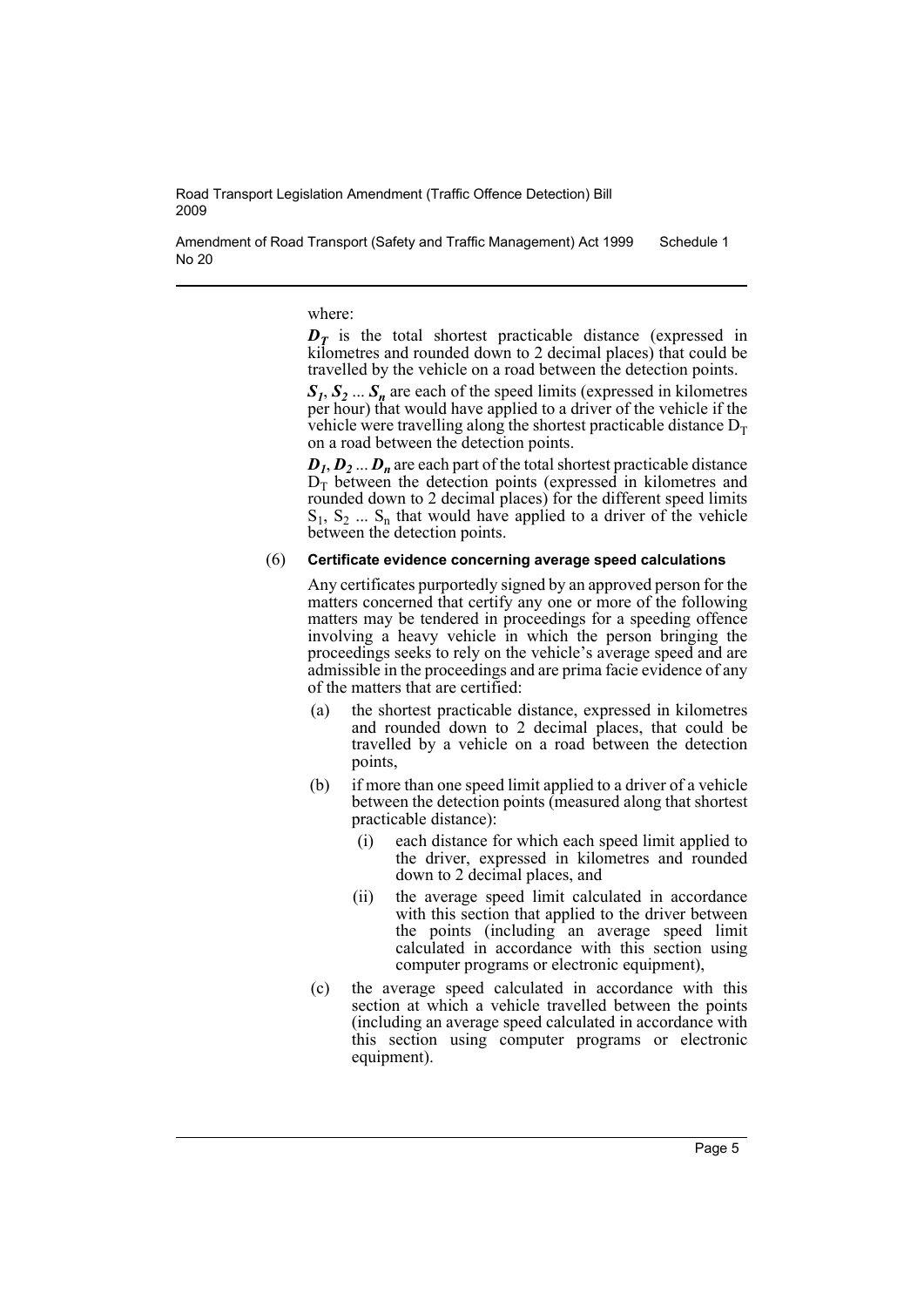Schedule 1 Amendment of Road Transport (Safety and Traffic Management) Act 1999 No 20

#### (7) **Section does not exclude other modes of proof of speeding offences**

This section is in addition to, and does not derogate from, any other mode of proof of the speed of a heavy vehicle.

- (8) Without limiting subsection (7), a court in proceedings for a speeding offence in which the person bringing the proceedings is seeking to rely on evidence of the average speed of the vehicle may convict a person of the offence relying on evidence of the actual speed of the vehicle at a particular point of its journey between detection points (instead of evidence of an average speed or average speed limit) if the court is satisfied that:
	- (a) evidence in the proceedings (other than evidence establishing the average speed) establishes the actual speed at which the driver was driving, and the actual speed limit that applied to the driver, at that point, and
	- (b) the use of the actual speed and actual speed limit rather than the average speed (and, where relevant, the average speed limit) demonstrates that the driver exceeded the speed limit by a greater speed than that indicated by the use of the average speed or average speed limit.

**Note.** Assume, for example, that the average speed of a heavy vehicle calculated in accordance with this section between detection points is 120 kilometres per hour along a length of road for which the speed limit is 90 kilometres per hour. The use of the average speed of the vehicle indicates that the speed limit was exceeded by 30 kilometres per hour.

Assume, as well, that a police officer also measured the speed of the vehicle at some point during the same journey at 130 kilometres per hour using an approved speed measuring device. Using the police officer's measurement, the driver was exceeding the speed limit by 40 kilometres per hour at that point.

A court in proceedings to which this section applies may rely on evidence obtained by the police officer rather than the average speed to convict a person of the speeding offence.

#### (9) **Reliance on average speed does not affect validity of driver licence suspension notices**

For the avoidance of doubt, the validity of a suspension notice given to a person under section 205 or 206 of the *Road Transport (General) Act 2005* for a speeding offence may not be challenged or called into question in any proceedings only because the average speed that is relied on in proceedings or a penalty notice for the offence is less than a speed for which a notice may be issued under section 205 or 206.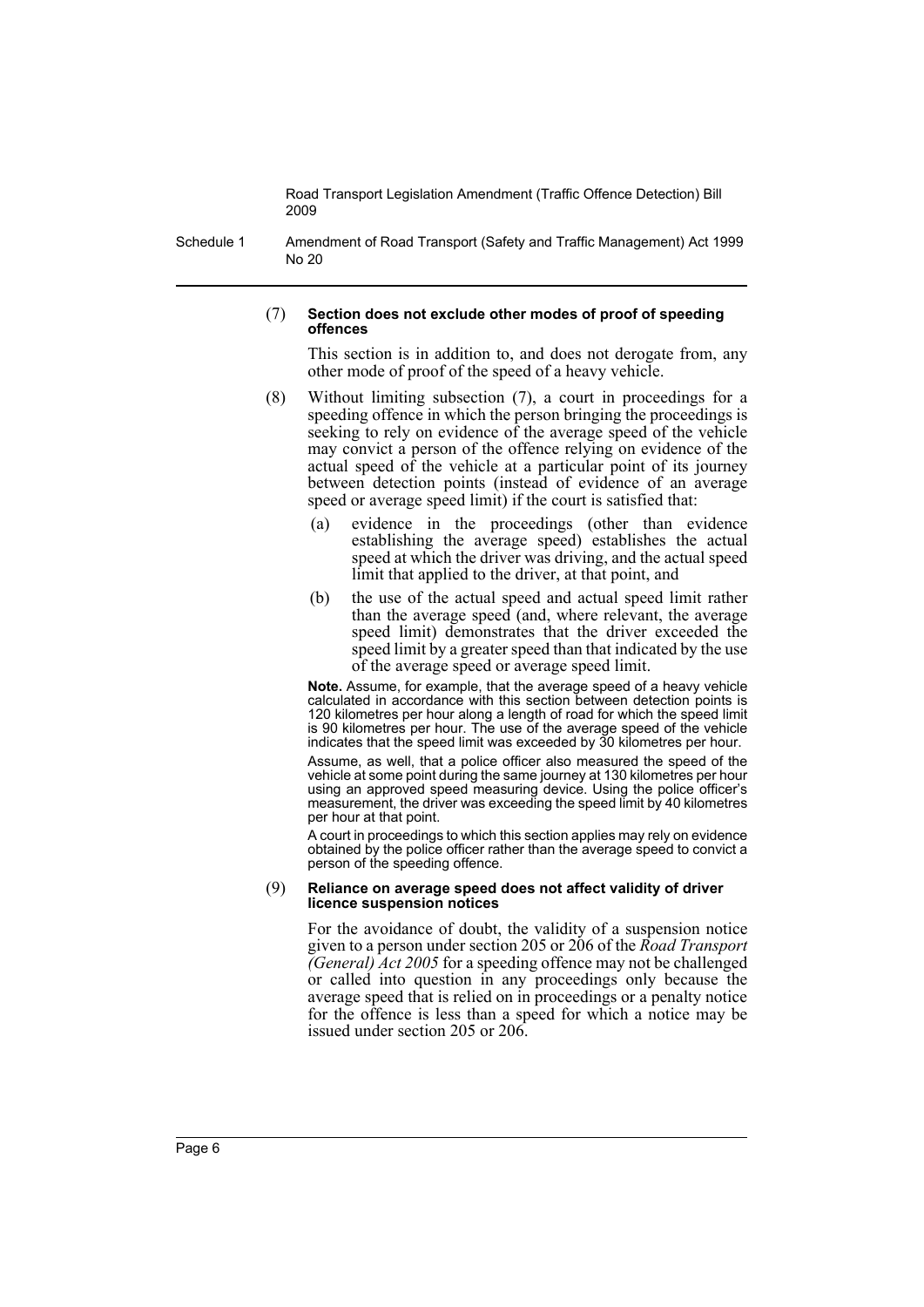Amendment of Road Transport (Safety and Traffic Management) Act 1999 No 20 Schedule 1

#### (10) **Definitions**

In this section:

*approved person* means:

- (a) in relation to certifying distances for the purposes of this section—a registered land surveyor within the meaning of the *Surveying Act 2002*, and
- (b) in relation to certifying any other matter for the purposes of this section—a person (or a person belonging to a class of persons) authorised by the Authority to issue certificates for the purposes of this section.

*detection points* means the different points on a road by reference to which the average speed of a heavy vehicle is proposed to be calculated for the purposes of this section.

*heavy vehicle* has the same meaning as in the *Road Transport (General) Act 2005*.

*journey time*, in relation to a heavy vehicle between detection points, means the total time that elapsed between the heavy vehicle passing the first and last detection points.

*road transport legislation* has the same meaning as in the *Road Transport (General) Act 2005*.

*shortest practicable distance* between detection points on a road means the shortest distance between those points that a driver of a heavy vehicle could have used to travel between the points without contravening any road rules applicable to the driver under this Act.

*speed limiter offence* means a speed limiter offence within the meaning of Division 2A of Part 5.

*speeding offence* means:

- (a) an offence against this Act or the regulations of failing to obey a speed limit, or
- (b) a speed limiter offence.

## **[2] Sections 47A and 47B**

Insert after section 47:

#### **47A Approved average speed detection devices**

In this Act, an *approved average speed detection device* means a device approved by the Authority by order published in the Gazette as being designed to photograph a vehicle at a point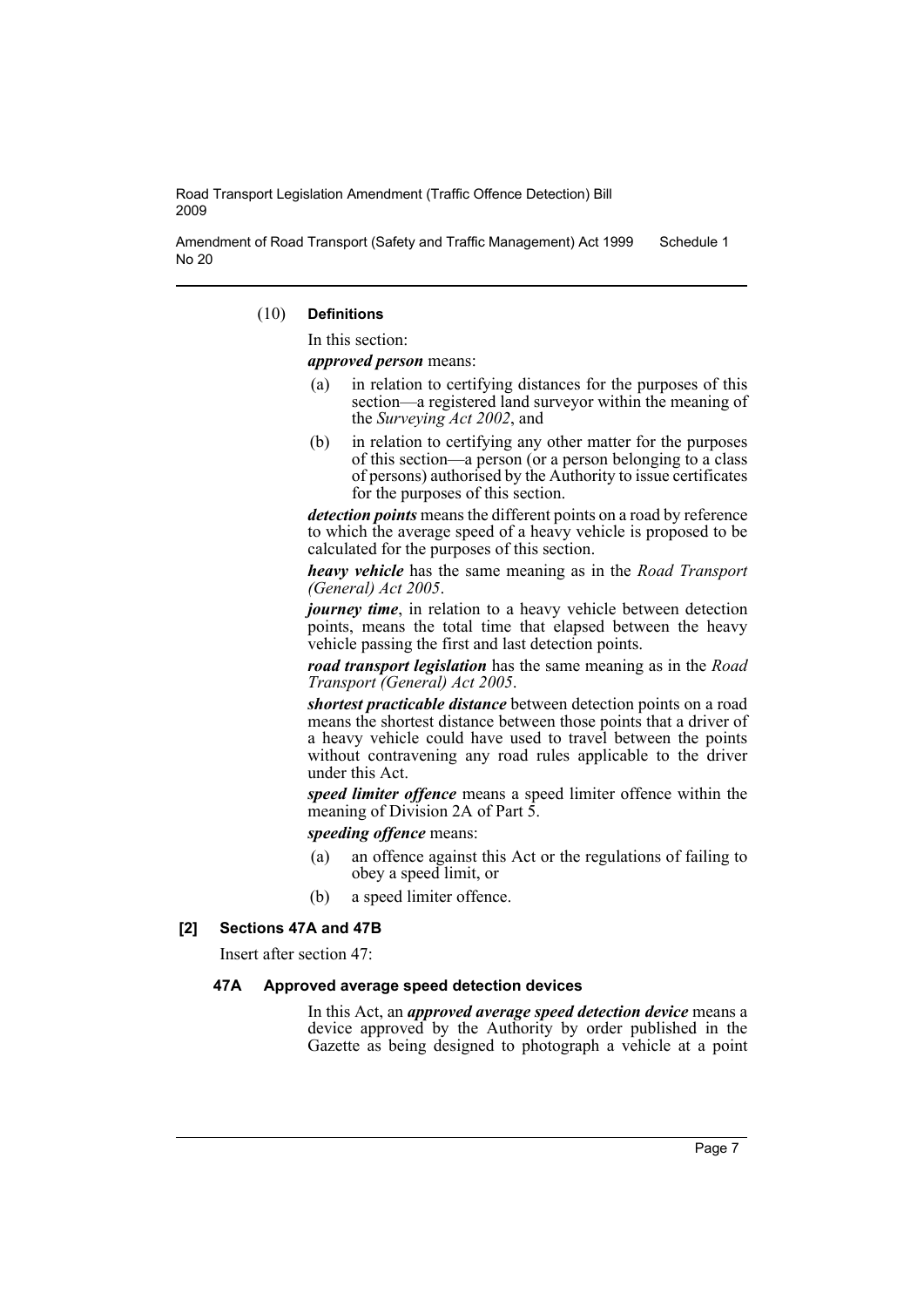Schedule 1 Amendment of Road Transport (Safety and Traffic Management) Act 1999 No 20

> during its journey between different points on a road for use in calculating the vehicle's average speed between those points and to record on any photograph that is taken:

- (a) the date on which the photograph is taken, and
- (b) the time and location at which the photograph is taken, and
- (c) the direction in which the vehicle activating the device is travelling, and
- (d) such other information as may be prescribed by the regulations.

### **47B Photographic evidence for use in proceedings involving average speed**

- (1) In proceedings in which evidence of the average speed of a vehicle calculated in accordance with section 43A is relied on:
	- (a) photographs tendered in evidence as photographs taken by means of the operation, on a day or days specified on the photographs, of approved average speed detection devices installed at the locations specified on the photographs, and as each bearing a security indicator of a kind prescribed by the regulations, are admissible and are to be presumed:
		- (i) to have been so taken unless evidence sufficient to raise doubt that they were so taken is adduced, and
		- (ii) to bear such a security indicator unless evidence that is sufficient to raise doubt that they do so is adduced, and
	- (b) evidence that a photograph tendered in evidence taken by an approved average speed detection device bears a security indicator of a kind prescribed by the regulations is prima facie evidence that the photograph has not been altered since it was taken, and
	- (c) any such photograph is prima facie evidence of the matters shown or recorded on the photograph.
- (2) When photographs are tendered in evidence in such proceedings as being taken by approved average speed detection devices, a certificate purporting to be signed by an authorised person and certifying the following particulars is also to be tendered in evidence, and is admissible and is prima facie evidence of those particulars:
	- (a) that the person is an authorised person,
	- (b) that, within 30 days (or such other period as may be prescribed by the regulations) before the time and day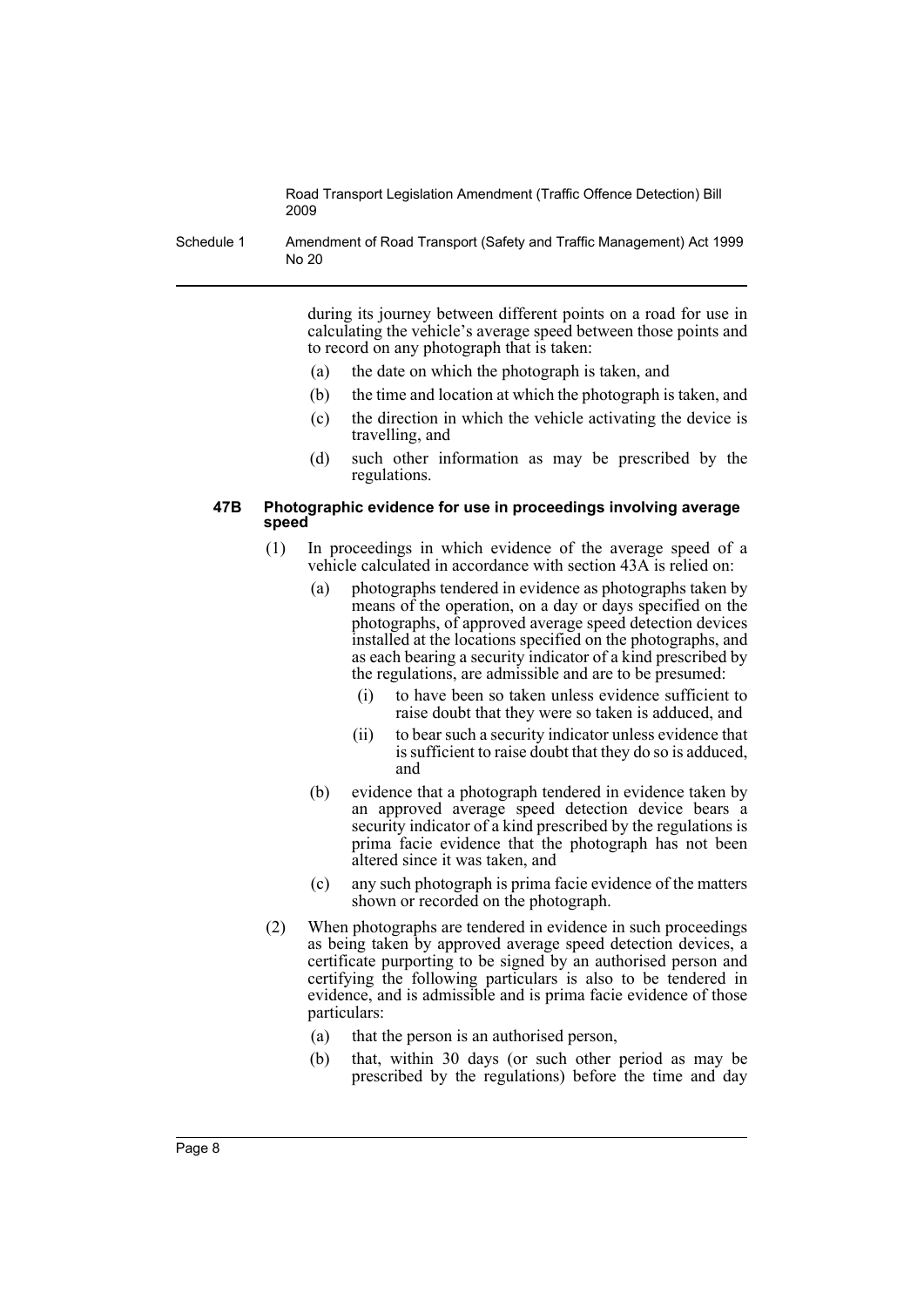Amendment of Road Transport (Safety and Traffic Management) Act 1999 No 20 Schedule 1

> recorded on the earliest of the photographs as the time at which and the day on which that photograph was taken, the person carried out the inspection specified in the certificate on the approved average speed detection devices that took the photographs,

- (c) that on that inspection the approved average speed detection devices were found to be operating correctly.
- (3) If a certificate under subsection (2) is tendered in proceedings for an offence, evidence:
	- (a) of the accuracy or reliability of the approved average speed detection devices, or
	- (b) as to whether or not the devices operated properly or operate properly (generally or at a particular time or date or during a particular period),

is not required in those proceedings unless evidence sufficient to raise doubt that, at the time of the alleged offence, the devices were accurate, reliable and operating properly is adduced. **Note.** See also section 73A.

(4) In this section:

*authorised person* means a person (or a person belonging to a class of persons) authorised by the Authority to install and inspect approved average speed detection devices.

## **[3] Section 57 Photographic evidence of traffic light offences**

Omit "168 hours" from section 57 (3) (b).

Insert instead "the period prescribed by the regulations, whether for a specified kind of device or generally,".

## **[4] Part 4, Division 4**

Insert after Division 3 of Part 4:

## **Division 4 Approval of devices to detect several kinds of traffic offences**

## **57C Approval of devices for multiple detection functions**

(1) The appropriate approval authority may, by order published in the Gazette, approve the same device for use as an approved device for the purposes of 2 or more device approval provisions if the device is designed to perform the detection functions referred to in each of those provisions.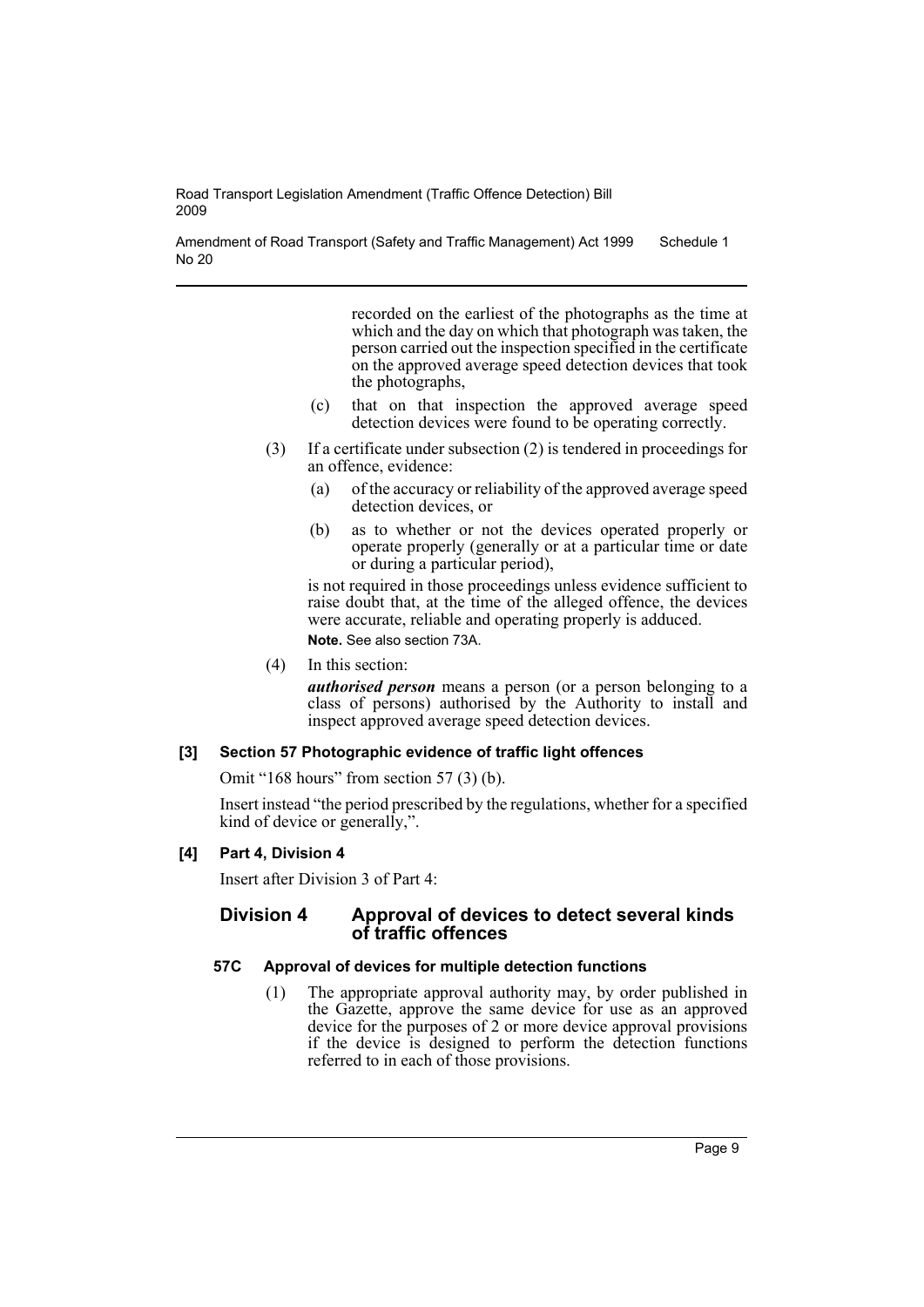Schedule 1 Amendment of Road Transport (Safety and Traffic Management) Act 1999 No 20

- (2) The *appropriate approval authority* for the purposes of subsection  $(1)$  is:
	- (a) if the approval authority for each of the device approval provisions concerned is the same person—that person, or
	- (b) if the approval authority for each of the device approval provisions concerned is a different person—the Governor.
- (3) An order under subsection (1) may extend to devices that have previously been approved under a device approval provision for a particular detection function.
- (4) A device approved under subsection (1) is taken for the purposes of this Act:
	- (a) to have been duly approved for the purposes of each of the device approval provisions specified in the order, and
	- (b) to be an approved device of the kind referred to in each of those provisions.
- (5) Evidence concerning, or obtained from, a device approved under subsection (1) that is used for a particular detection function is subject to the same provisions of this Act and the regulations that would have applied to the device if it had been approved only for that purpose under the relevant device approval provision.
- (6) Section 44 (2) extends to the making of an order under subsection (1) that would operate to approve a device for the detection function referred to in section 44.
- (7) Nothing in this section prevents a device from being approved under a device approval provision rather than under this section.
- (8) In this section:

*approval authority*, in relation to a device approval provision, means the person who has the function of approving a device for the detection function referred to in that provision.

*detection function* means the detection function for which a device may be approved under any of the device approval provisions.

*device approval provision* means each of the following provisions:

- (a) section 44 (Approved speed measuring devices),
- (b) section 45 (Approved camera recording devices) in its application to the approval of devices by the Governor,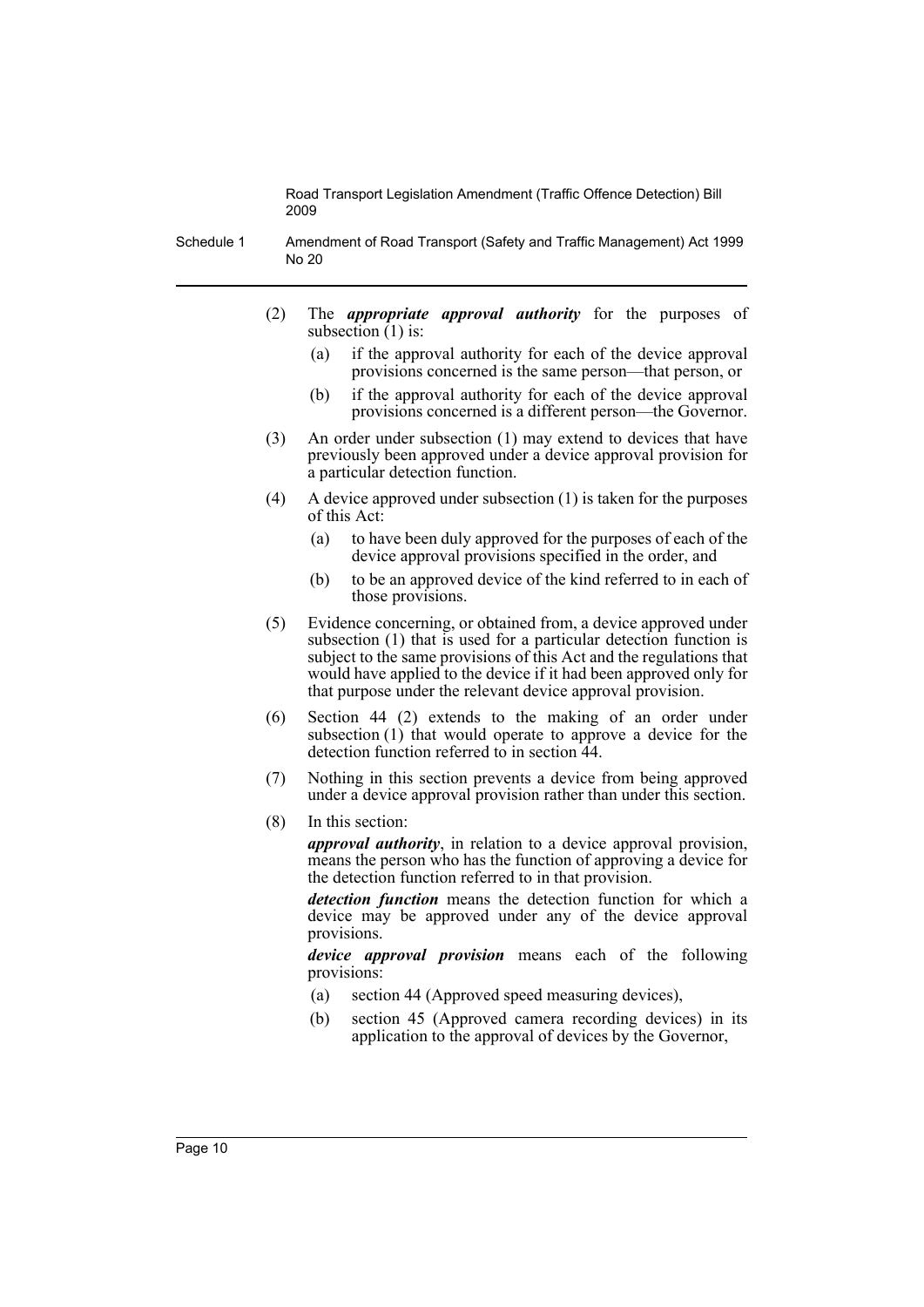Amendment of Road Transport (Safety and Traffic Management) Act 1999 No 20 Schedule 1

- (c) section 45 (Approved camera recording devices) in its application  $\overrightarrow{6}$  the approval of devices by the Commissioner of Police,
- (d) section 47A (Approved average speed detection devices),
- (e) section 56 (Approved camera detection device),
- (f) section 57A (Approved traffic lane camera devices).

#### **[5] Section 69E Photographic evidence of speed of vehicle**

Insert "(or of an average speed calculated from information obtained from approved average speed detection devices)" after "approved camera recording device" in section  $\hat{6}9E(1)$ .

#### **[6] Section 69E (2)**

Insert "(or, in the case of evidence of an average speed, section 47B)" after "Section 47 (2)–(7)".

#### **[7] Section 69F Liability of offender for speed offence and giving of evidence of speed unaffected**

Insert "(or of an average speed calculated from information obtained from approved average speed detection devices)" after "approved camera recording device" in section 69F (b).

## **[8] Section 73A Rebuttal of evidence of matters of specialised knowledge**

Insert "47B," after "47," in section 73A (1).

#### **[9] Section 73A (3), definition of "approved device"**

Insert at the end of paragraph (d) of the definition:

, or

(e) an approved average speed detection device.

#### **[10] Schedule 2 Savings, transitional and other provisions**

Insert at the end of clause 1 (1):

*Road Transport Legislation Amendment (Traffic Offence Detection) Act 2009*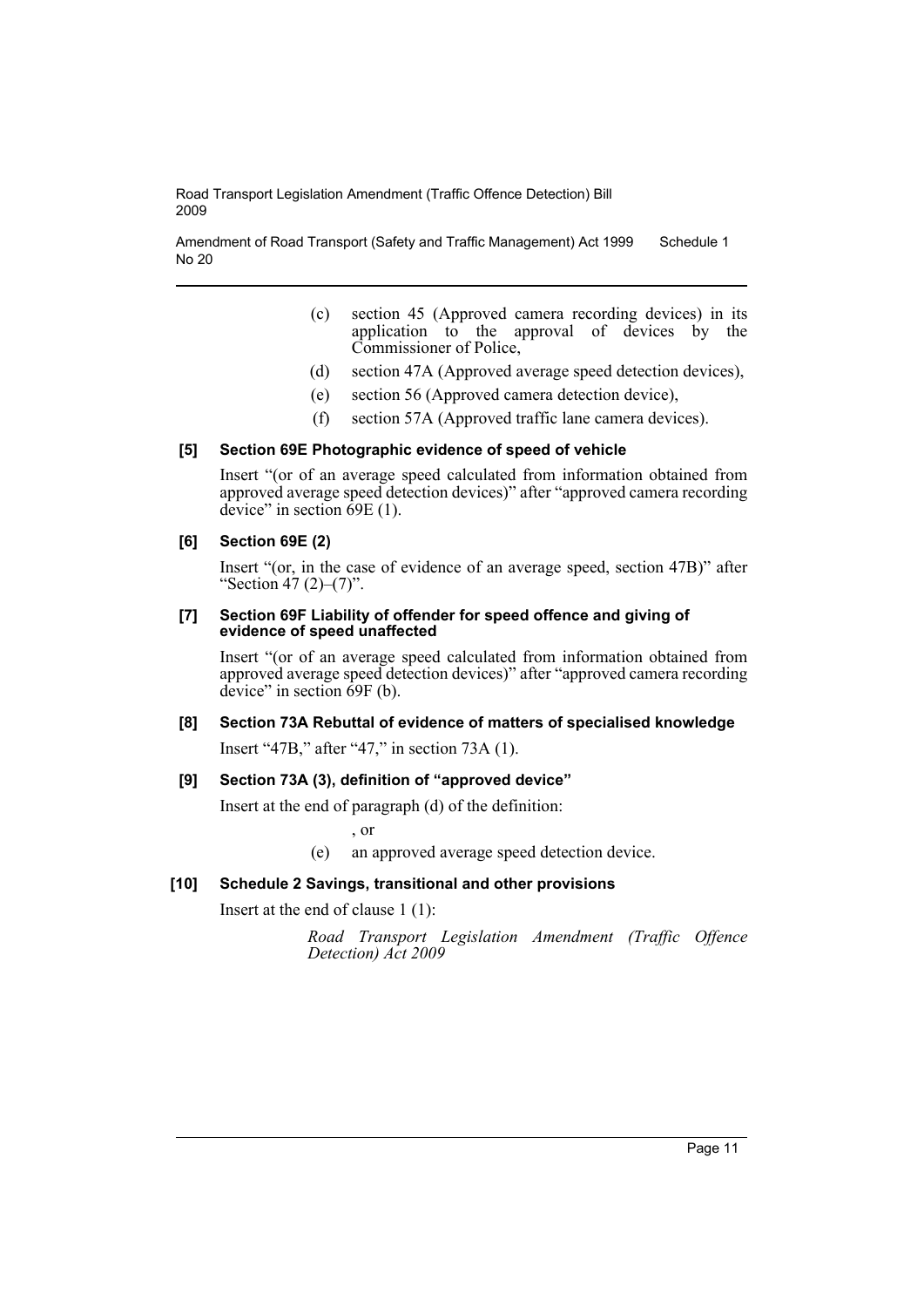Schedule 1 Amendment of Road Transport (Safety and Traffic Management) Act 1999 No 20

## **[11] Schedule 2**

Insert at the end of the Schedule (with appropriate Part and clause numbers):

# **Part Provisions consequent on enactment of Road Transport Legislation Amendment (Traffic Offence Detection) Act 2009**

### **Definition**

In this Part:

*amending Act* means the *Road Transport Legislation Amendment (Traffic Offence Detection) Act 2009*.

#### **Certificate evidence preserved**

Any certificate issued under section 57 before the amendment of that section by the amending Act continues to be as effectual as it was before the commencement of that amendment (including for the purposes of any evidence in any proceedings).

#### **Approval of approved detection devices for multiple uses**

Section 57C (as inserted by the amending Act) extends to a device that was an approved device for the purposes of a device approval provision (within the meaning of that section) immediately before the commencement of that section.

## **[12] Dictionary**

Insert in alphabetical order:

*approved average speed detection device*—see section 47A.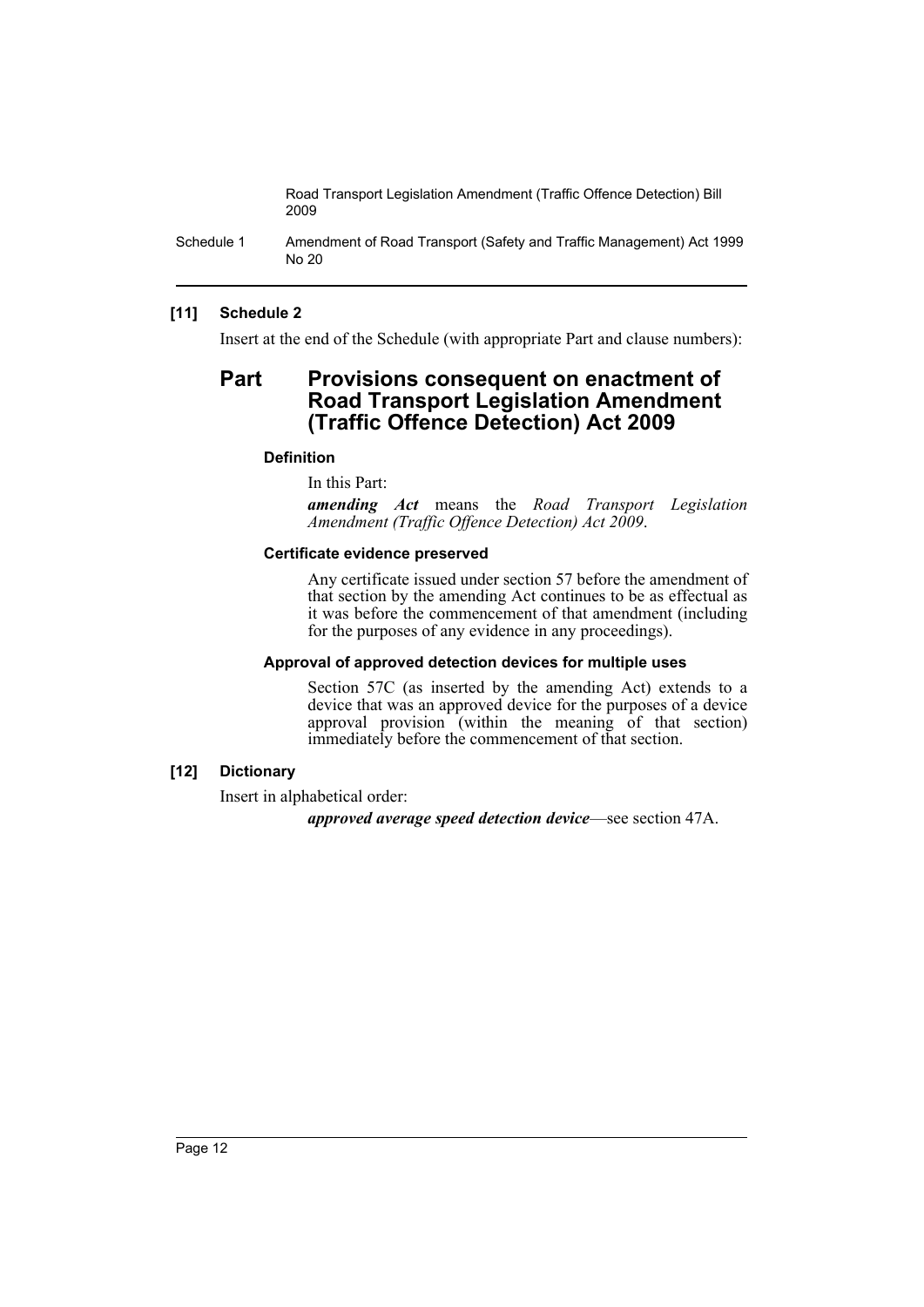Consequential amendment of other Acts and statutory rules Schedule 2

# <span id="page-13-0"></span>**Schedule 2 Consequential amendment of other Acts and statutory rules**

## **2.1 Criminal Procedure Act 1986 No 209**

### **[1] Section 283 Law enforcement devices**

Insert "47B," after "47," in section 283 (1) (a).

## **[2] Section 283 (3)**

Insert "approved average speed detection device," before "approved traffic lane camera device" wherever occurring.

## **[3] Section 283 (4)**

Insert "47B," after "47,".

### **[4] Section 283 (5)**

Insert "*approved average speed detection device*," before "*approved camera detection device*".

## **2.2 Fines Act 1996 No 99**

#### **Section 38 Circumstances in which person issued with penalty reminder notice for vehicle or vessel offence is not liable to pay penalty**

Insert "approved average speed detection device," before "approved camera detection device" in paragraph (b) of the definition of *vehicle or vessel offence* in section 38 (4).

## **2.3 Road Rules 2008**

#### **Rule 20 Obeying the speed limit**

Insert after note 4:

**Note 5.** Section 43A of the Act provides that a person bringing proceedings or issuing a penalty notice in which it is alleged that the driver of a heavy vehicle committed a speeding offence may rely on the average speed at which the vehicle travelled between different points on a road as evidence of the offence.

If there is more than one speed limit applicable to the driver between the different points, section 43A of the Act provides that for the purposes of such proceedings the speed limit that applied to the driver between those points is taken to be the average speed limit calculated in accordance with that section.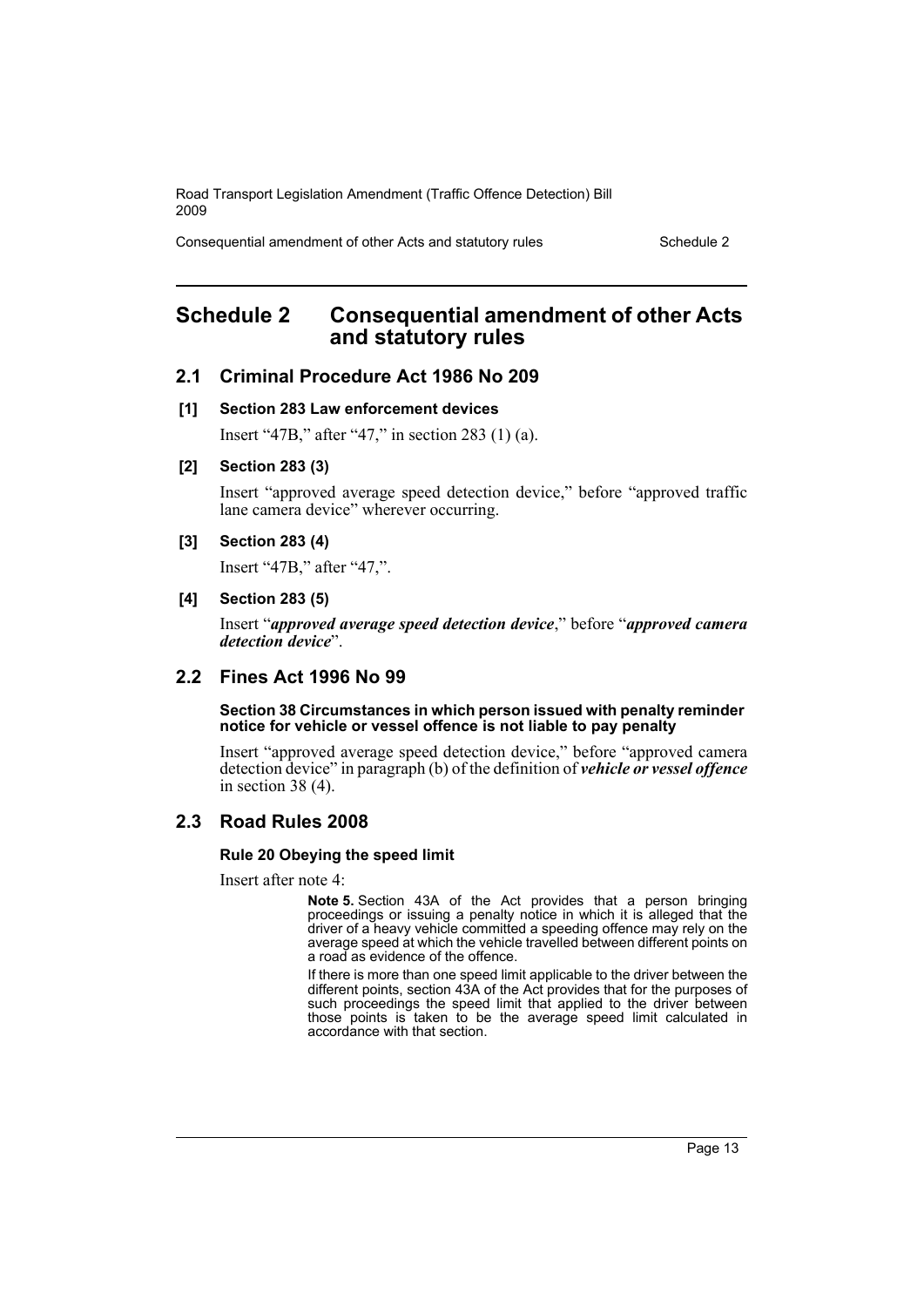Schedule 2 Consequential amendment of other Acts and statutory rules

## **2.4 Road Transport (Driver Licensing) Regulation 2008**

### **[1] Clause 4 Definitions**

Insert in alphabetical order in clause 4 (1):

*average speed detection zone* means a length of road to which an average speed detection zone sign applies, being a length of road beginning at an average speed detection zone sign and ending 300 metres along the length of road in the direction driven by a driver on the road who faces the sign before passing it.

*average speed detection zone sign* means a traffic sign bearing the words "AVERAGE SPEED".

### **[2] Schedule 2 Additional demerit point offences**

Insert "or average speed detection zone" after "Safe-T-Cam zone" wherever occurring.

## **2.5 Road Transport (General) Act 2005 No 11**

#### **[1] Section 179 Liability of responsible person for vehicle for designated offences**

Omit "summons" from section 179 (3) (b) (i) and the definition of *camera recorded offence* in section 179 (12) wherever occurring.

Insert instead "court attendance notice".

## **[2] Section 179 (10A)**

Insert after section 179 (10):

#### (10A) **Average speed detected offences**

The following provisions apply in relation to a penalty notice or court attendance notice for an average speed detected offence involving a heavy vehicle travelling between detection points:

- (a) a reference in any other provision of this section to the time of the occurrence of an offence is taken to be a reference to the period during which the heavy vehicle travelled between the detection points,
- (b) the actual offender for the purposes of this section is taken to be each driver of the heavy vehicle between the detection points,
- (c) any obligation under this section of the responsible person for the heavy vehicle to supply the name and address of the person who was in charge of the vehicle at the time the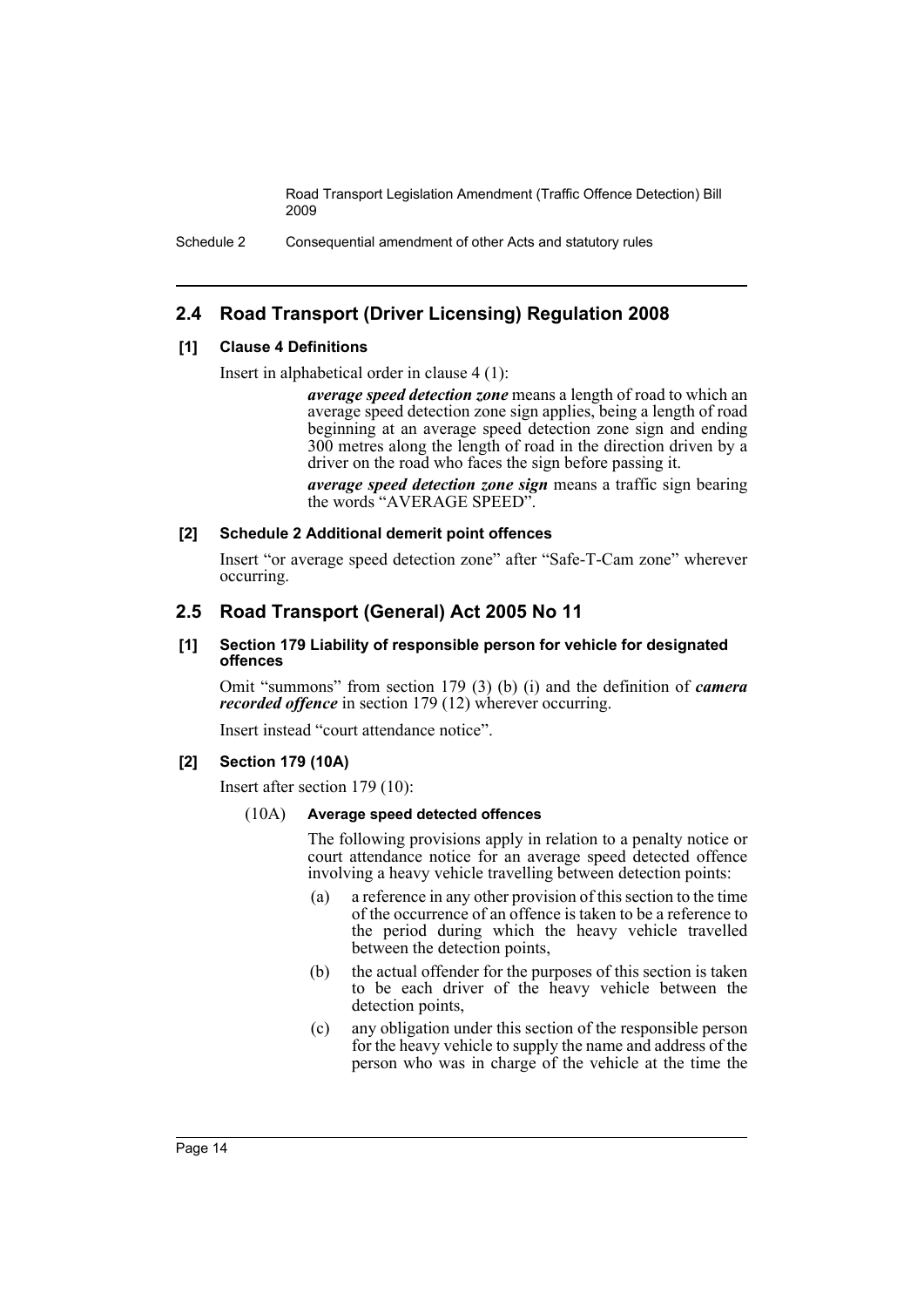Consequential amendment of other Acts and statutory rules Schedule 2

offence occurred is taken to be an obligation to provide the names and addresses of each of the persons who were in charge of the heavy vehicle between the detection points,

(d) subsection (2) does not operate to prevent a penalty being imposed on or recovered from each of the drivers of the heavy vehicle between the detection points.

**Note.** Section 43A of the *Road Transport (Safety and Traffic Management) Act 1999* allows the average speed of a heavy vehicle calculated from the time taken to travel between different detection points to be used as evidence of the actual speed at which the vehicle travelled. Section 43A (2) (b) of that Act (when read with section 43A (3)) provides that if there is more than one driver of the vehicle between the detection points, each driver is taken to have driven the heavy vehicle at the average speed of the vehicle except for any particular driver who can establish any exculpatory ground prescribed by the regulations.

### **[3] Section 179 (12)**

Insert in alphabetical order:

*average speed detected offence* means a speeding offence involving a heavy vehicle in respect of which the penalty notice or the court attendance notice indicates that the average speed of the vehicle was calculated from information recorded by approved average speed detection devices (within the meaning of the *Road Transport (Safety and Traffic Management) Act 1999*).

### *court attendance notice* means:

- (a) in relation to proceedings for an offence commenced in the Local Court—a court attendance notice within the meaning of the *Criminal Procedure Act 1986* issued in respect of the person alleged to have committed the offence, and
- (b) in relation to proceedings for an offence commenced in the Supreme Court in its summary jurisdiction—an application for an order under section 246 of the *Criminal Procedure Act 1986* in respect of the person alleged to have committed the offence.

*detection points*, in relation to an average speed detected offence, has the same meaning as *detection points* has in section 43A of the *Road Transport (Safety and Traffic Management) Act 1999*.

#### **[4] Section 179 (12), definition of "camera recorded offence"**

Insert at the end of paragraph (d) (ii) of the definition of *camera recorded offence*:

- , or
- (e) an average speed detected offence.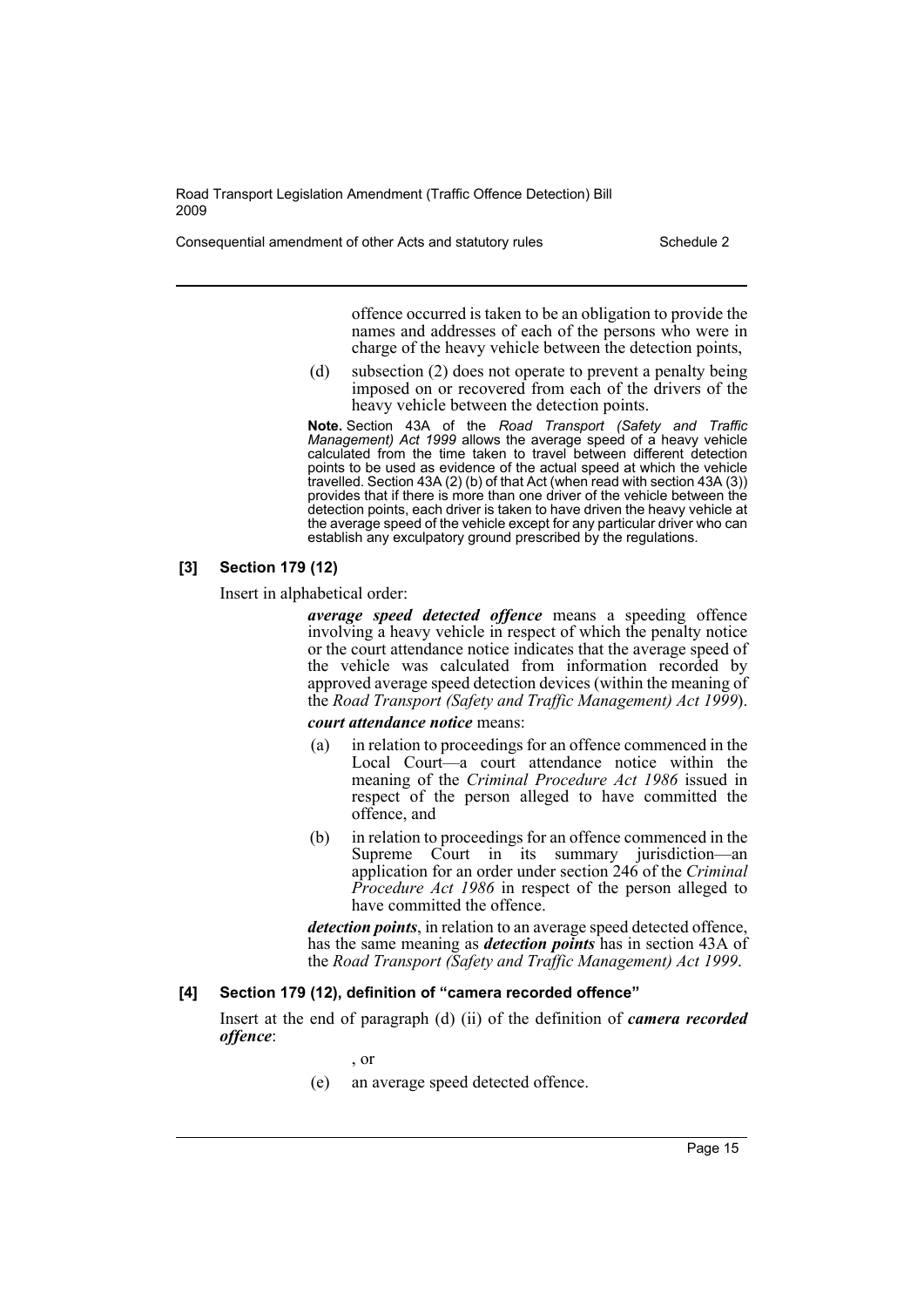Schedule 2 Consequential amendment of other Acts and statutory rules

## **2.6 Road Transport (General) Regulation 2005**

### **[1] Clause 168 Definitions**

Insert in alphabetical order in clause 168 (1):

*average speed detection zone* means a length of road to which an average speed detection zone sign applies, being a length of road beginning at an average speed detection zone sign and ending 300 metres along the length of road in the direction driven by a driver on the road who faces the sign before passing it.

*average speed detection zone sign* means a traffic sign bearing the words "AVERAGE SPEED".

### **[2] Schedule 3 Penalty notice offences**

Insert "or average speed detection zone" after "Safe-T-Cam zone" wherever occurring.

## **2.7 Road Transport (Safety and Traffic Management) Regulation 1999**

#### **[1] Clause 156B Security indicators: sections 47B and 57B of Act**

Omit "section 57B" from clause 156B (1).

Insert instead "sections 47B and 57B".

#### **[2] Clause 156D**

Insert after clause 156C:

### **156D Inspection of approved camera detection devices: section 57 (3) (b) of the Act**

- (1) For the purposes of section 57 (3) (b) of the Act, the prescribed period is:
	- (a) in the case of an approved digital camera detection device—30 days, or
	- (b) in the case of any other kind of approved camera detection device—168 hours.
- (2) In this clause:

*approved digital camera detection device* means an approved camera detection device that is capable of recording images in the form of digitalised, electronic or computer-generated images.